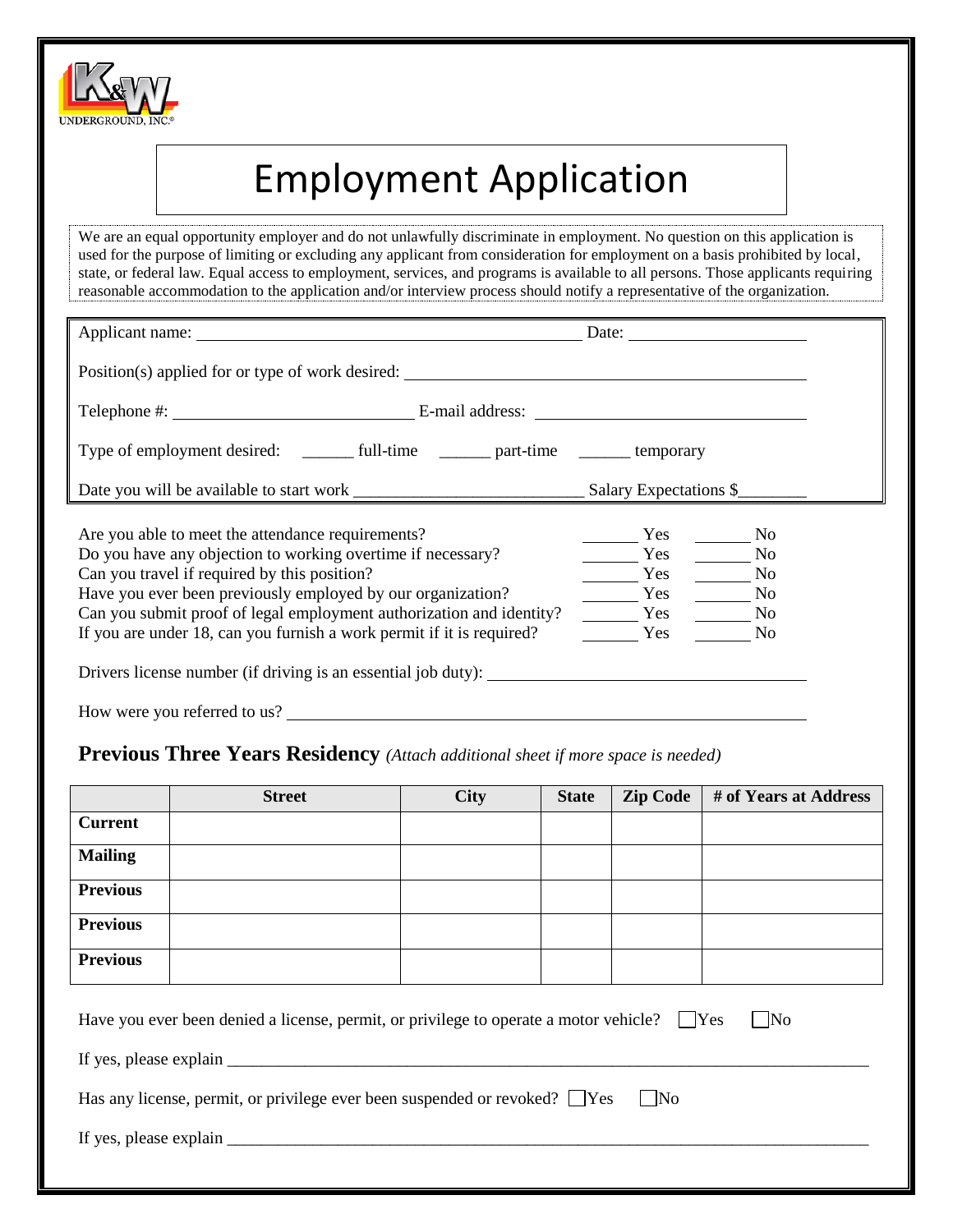## **License Information**

No person who operates a commercial motor vehicle shall at any time have more than one driver's license (49 CFR 383.21). I certify that I do not have more than one motor vehicle license, the information which is listed below. Include all licenses held for the past three years: attach additional sheets if necessary.

| <b>State</b> | License # | <b>Type/Class</b>               | <b>Endorsements</b> | <b>Exp. Date</b> |
|--------------|-----------|---------------------------------|---------------------|------------------|
|              |           |                                 |                     |                  |
|              |           | <b>Previously held licenses</b> |                     |                  |
|              |           |                                 |                     |                  |
|              |           |                                 |                     |                  |

#### **Driving Experience**

| <b>Class of Equipment</b> | <b>Type of Equipment</b> | <b>Date From</b> | Date To | <b>Approx.</b> # of Miles |
|---------------------------|--------------------------|------------------|---------|---------------------------|
|                           | (van, tank, flat, etc.)  |                  |         |                           |
| <b>Straight Truck</b>     |                          |                  |         |                           |
| Tractor & Semi-Trailer    |                          |                  |         |                           |
| Tractor & 2 Trailers      |                          |                  |         |                           |
| Tractor & Tanker          |                          |                  |         |                           |
| Other                     |                          |                  |         |                           |

## **Accident Record**  $\Box$  Check this box if none

Please provide accident record for the past three years. Attach additional sheet if more space is needed.

| <b>Dates</b> | <b>Nature of Accident</b><br>(head-on, rear-end, etc.) | <b>Fatalities</b> | <b>Injuries</b> | <b>Chemical Spills</b><br>(Y/N) |
|--------------|--------------------------------------------------------|-------------------|-----------------|---------------------------------|
|              |                                                        |                   |                 |                                 |
|              |                                                        |                   |                 |                                 |
|              |                                                        |                   |                 |                                 |

#### **Traffic Convictions**  $\Box$  Check this box if none

Please provide traffic convictions for the past three years. Attach additional sheet if more space is needed.

| Date<br>Convicted | <b>Violation</b> | <b>State of</b><br><b>Violation</b> | <b>Penalty</b> |
|-------------------|------------------|-------------------------------------|----------------|
|                   |                  |                                     |                |
|                   |                  |                                     |                |
|                   |                  |                                     |                |
|                   |                  |                                     |                |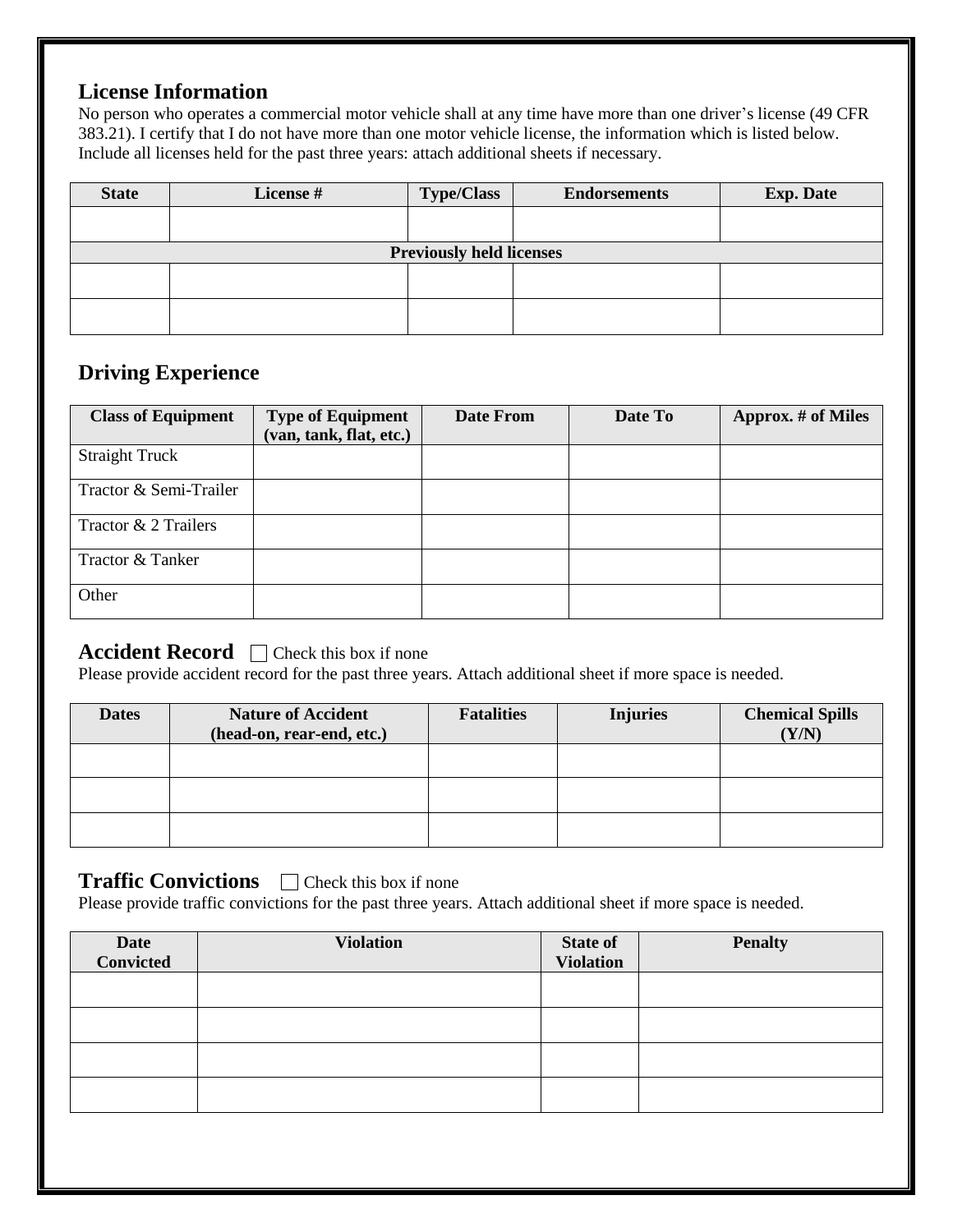# **Employment History**

The Federal Motor Carrier Safety Regulations (49 CFR 391.21) require that all applicants wishing to drive a commercial vehicle list all employment for the last three years. In addition, if you have driven a commercial vehicle previously, you must provide employment history for an additional seven years (for a total of ten years). Please provide the complete mailing address including street number, city, state and zip. Attach additional sheets if more space is needed. Please provide all employment information below starting with the *most recent*.

| May we contact your current employer?                                          | $Yes$ No                                                                                                         |
|--------------------------------------------------------------------------------|------------------------------------------------------------------------------------------------------------------|
|                                                                                |                                                                                                                  |
|                                                                                |                                                                                                                  |
|                                                                                |                                                                                                                  |
|                                                                                |                                                                                                                  |
|                                                                                |                                                                                                                  |
|                                                                                |                                                                                                                  |
| While employed here, were you subject to the Federal Motor Safety Regulations? | $Yes$ No                                                                                                         |
| to alcohol and controlled substance testing? $\Box$ Yes $\Box$ No              | Was the job designated as a safety-sensitive function in any Department of Transportation-regulated mode subject |
|                                                                                | Employer: Position held:                                                                                         |
|                                                                                |                                                                                                                  |
|                                                                                |                                                                                                                  |
|                                                                                |                                                                                                                  |
|                                                                                | Job summary:                                                                                                     |
|                                                                                |                                                                                                                  |
| While employed here, were you subject to the Federal Motor Safety Regulations? | $Yes$ No                                                                                                         |
| to alcohol and controlled substance testing? $\Box$ Yes $\Box$ No              | Was the job designated as a safety-sensitive function in any Department of Transportation-regulated mode subject |
|                                                                                |                                                                                                                  |
|                                                                                |                                                                                                                  |
|                                                                                |                                                                                                                  |
|                                                                                |                                                                                                                  |
|                                                                                |                                                                                                                  |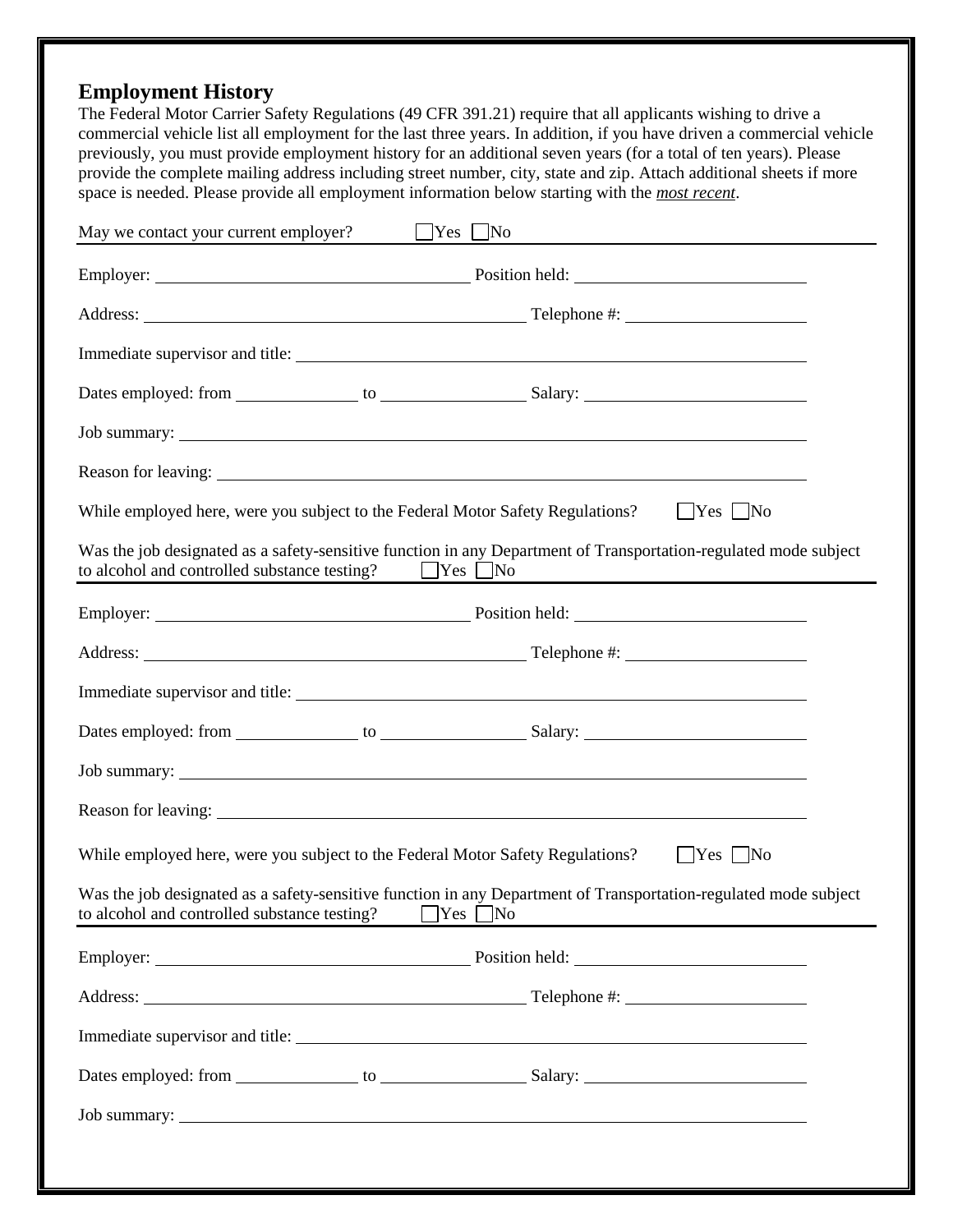| While employed here, were you subject to the Federal Motor Safety Regulations?                                                                                                                                                 |                                                                                  | $ $ Yes $ $ No                                                  |
|--------------------------------------------------------------------------------------------------------------------------------------------------------------------------------------------------------------------------------|----------------------------------------------------------------------------------|-----------------------------------------------------------------|
| Was the job designated as a safety-sensitive function in any Department of Transportation-regulated mode subject<br>to alcohol and controlled substance testing?                                                               | $\Box$ Yes $\Box$ No                                                             | <u> 1980 - Johann Barn, mars an t-Amerikaansk kommunister (</u> |
|                                                                                                                                                                                                                                |                                                                                  |                                                                 |
|                                                                                                                                                                                                                                |                                                                                  |                                                                 |
|                                                                                                                                                                                                                                |                                                                                  |                                                                 |
|                                                                                                                                                                                                                                |                                                                                  |                                                                 |
|                                                                                                                                                                                                                                |                                                                                  |                                                                 |
| Reason for leaving: 1988 and 2008 and 2008 and 2008 and 2008 and 2008 and 2008 and 2008 and 2008 and 2008 and 2008 and 2008 and 2008 and 2008 and 2008 and 2008 and 2008 and 2008 and 2008 and 2008 and 2008 and 2008 and 2008 |                                                                                  |                                                                 |
| While employed here, were you subject to the Federal Motor Safety Regulations?                                                                                                                                                 |                                                                                  | $\Box$ Yes $\Box$ No                                            |
| Was the job designated as a safety-sensitive function in any Department of Transportation-regulated mode subject<br>to alcohol and controlled substance testing?                                                               | $\Box$ Yes $\Box$ No                                                             |                                                                 |
| Please provide explanation for any gaps in employment in excess of one month:                                                                                                                                                  |                                                                                  |                                                                 |
| <b>Other Skills and Qualifications</b><br>Summarize any job-related training, skills, licenses, certificates, and/or other qualifications:                                                                                     |                                                                                  |                                                                 |
| <b>Educational History</b><br>List school name and location, years completed, course of study, and any degrees earned:                                                                                                         |                                                                                  |                                                                 |
|                                                                                                                                                                                                                                |                                                                                  |                                                                 |
|                                                                                                                                                                                                                                |                                                                                  |                                                                 |
|                                                                                                                                                                                                                                |                                                                                  |                                                                 |
| <b>References</b><br>List three references names, telephone numbers, and years known (do not include relatives or employers):                                                                                                  |                                                                                  |                                                                 |
|                                                                                                                                                                                                                                |                                                                                  |                                                                 |
|                                                                                                                                                                                                                                | ,我们也不会有什么。""我们的人,我们也不会有什么?""我们的人,我们也不会有什么?""我们的人,我们也不会有什么?""我们的人,我们也不会有什么?""我们的人 |                                                                 |